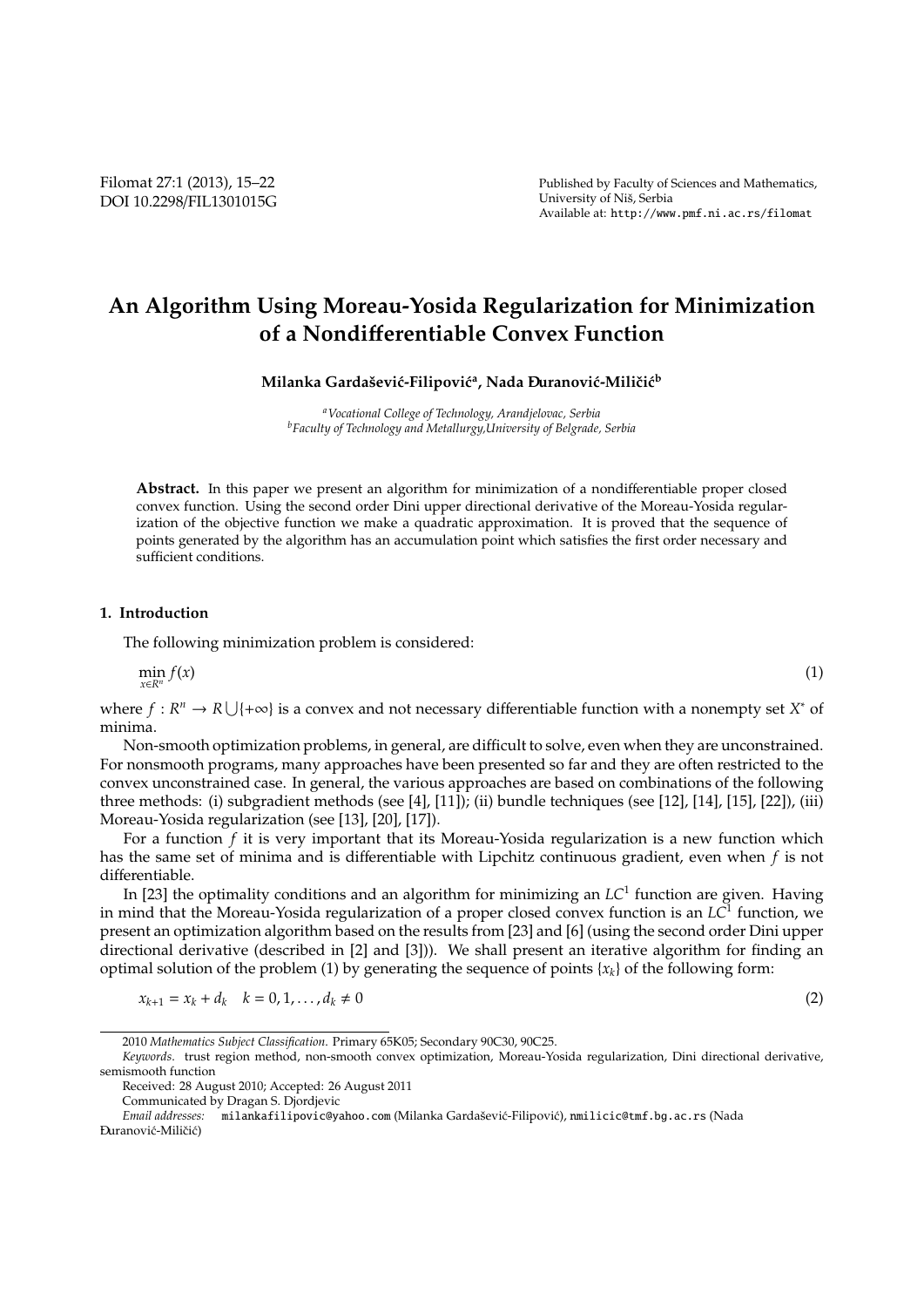where the directional vector  $d_k$  is defined by the particular algorithm. That is the main idea of this paper.

Paper is organized as follows: in the second section some basic theoretical preliminaries are given; in the third section the Moreau-Yosida regularization and its properties are described; in the fourth section the definition of the second upper Dini directional derivative and the basic properties are given; in the fifth section the semismooth functions and conditions for their minimization are described. Finally, in the sixth section a model algorithm is suggested and the convergence of the algorithm is proved.

## **2. Theoretical preliminaries**

Throughout the paper we will use the following notation. A vector *s* refers to a column vector, and ∇ denotes the gradient operator  $\left(\frac{\partial}{\partial x}\right)$  $\frac{\partial}{\partial x_1}$ ,  $\frac{\partial}{\partial x_2}$  $\frac{\partial}{\partial x_2}, \ldots, \frac{\partial}{\partial x_n}$ ∂*x<sup>n</sup>*  $\int^T$ . The Euclidean product is denoted by  $\langle \cdot, \cdot \rangle$  and  $\| \cdot \|$  is the associated norm. For a given symmetric positive definite linear operator *M* we set ⟨·, ·⟩*<sup>M</sup>* := ⟨*M*·, ·⟩; hence it is shortly denoted by  $||x||_M^2 := \langle x, x \rangle_M$ . The smallest and the largest eigenvalue of *M* we denote by  $\lambda$  and  $\Lambda$ respectively.

The *domain* of a given function  $f : R^n \to R \cup \{+\infty\}$  is the set dom( $f$ ) = { $x \in R^n | f(x) < +\infty$ }. We say  $f$ is proper if its domain is nonempty. The point  $x^* = \arg \min f(x)$  refers to the minimum point of a given *x*∈*R<sup>n</sup>*

function  $f: R^n \to R \cup \{+\infty\}.$ 

A vector  $g \in R^n$  is said to be a *subgradient* of a given proper convex function  $f: R^n \to R \cup \{+\infty\}$  at a point  $x \in R^n$  if the next inequality

$$
f(z) \ge f(x) + g^T \cdot (z - x) \tag{3}
$$

holds for all  $z \in R^n$ . The set of all subgradients of  $f(x)$  at the point *x*, called the *subdifferential* at the point *x*, is denoted by  $\partial f(x)$ . The subdifferential  $\partial f(x)$  is a nonempty set if and only if *x* ∈ dom(*f*). The condition 0 ∈ ∂ *f*(*x*) is a first order necessary and sufficient condition for a global minimizer for the convex function *f* at the point  $x \in R^n$  (see in [1] or [18]).

For convex function *f* it follows that  $f(x) = \max_{z \in R^n} {f(z) + g^T(x - z)}$  holds, where  $g \in \partial f(z)$  ([5]).

The concept of the subgradient is a simple generalization of the gradient for nondifferentiable convex functions.

The *directional derivative* of a real function *f* defined on  $R^n$  at the point  $x' \in R^n$  in the direction  $s \in R^n$ , denoted by  $f'(x', s)$ , is

$$
f'(x',s) = \lim_{t \downarrow 0} \frac{f(x'+t \cdot s) - f(x')}{t}
$$
 (4)

when this limit exists. For a real convex function a directional derivative at the point  $x' \in R^n$  in the direction *s* exists in any direction  $s \in \mathbb{R}^n$  (see Theorem 2.1.3, page 10 in [16]).

At the end of this section we recall the definition of *LC*<sup>1</sup> function.

**Definition 1.** A real function f defined on  $R^n$  is an LC<sup>1</sup> function on the open set  $D \subseteq R^n$  if it is continuously *di*ff*erentiable and its gradient* ∇*fis locally Lipschitzian, i.e.,* ∥∇*f*(*x*) − ∇*f*(*y*)∥ ≤ *L*∥*x* − *y*∥ *for x*, *y* ∈ *D holds for some*  $L > 0$ .

# **3. The Moreau-Yosida regularization**

**Definition 2.** Let  $f: \mathbb{R}^n \to \mathbb{R} \cup \{+\infty\}$  be a proper closed convex function. The Moreau-Yosida regularization of a *given function f , associated to the metric defined by M, denoted by F, is defined as follows:*

$$
F(x) := \min_{y \in \mathbb{R}^n} \left\{ f(y) + \frac{1}{2} ||y - x||_M^2 \right\}.
$$
 (5)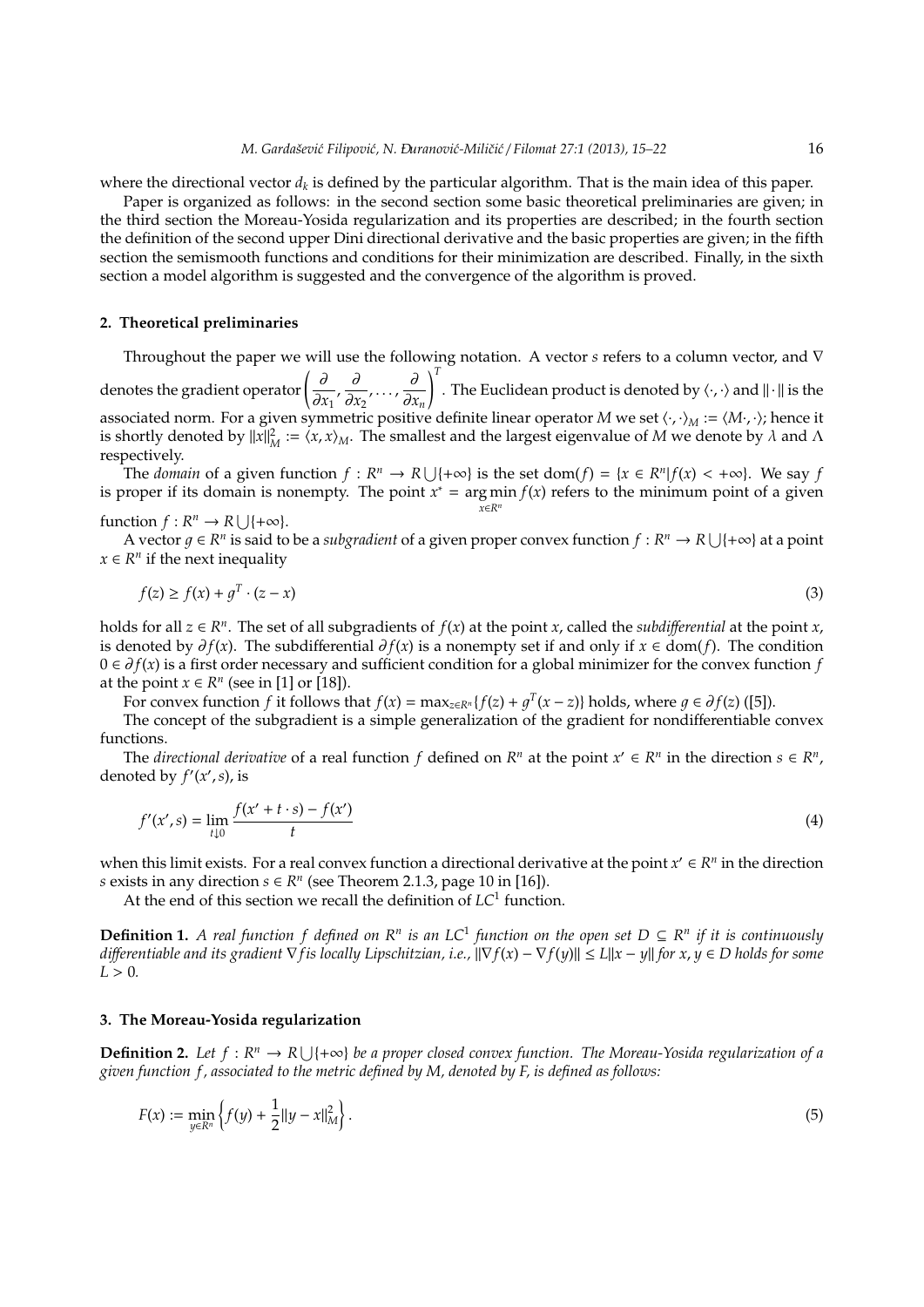The above function is an *infimal convolution*. In [21] (Theorem 5.4, page 50) it is proved that infimal convolution of a convex function is also a convex function. Hence the function defined by (5) is a convex function and has the same set of minima as the function *f* (see in [7]), so the motivation of the study of Moreau-Yosida regularization is due to the fact that  $\min_{x \in R^n} f(x)$  is equivalent to  $\min_{x \in R^n} F(x)$ .

The minimum point  $p(x)$  of the function (5), i.e.:  $p(x) := \arg \min$ *y*∈*R<sup>n</sup>*  $\{f(y) + \frac{1}{2}\}$  $\frac{1}{2}$ ||*y* − *x*||<sup>2</sup><sub>*M*</sub></sub> $\}$  is called the *proximal* 

*point* of *x*. In [7] it is proved that the function *F* defined by (5) is always differentiable.

The first order regularity of *F* is well known (see in [7] and [13]): without any further assumptions, *F* has a Lipschitzian gradient on the whole space *R n* . More precisely,

$$
\|\nabla F(x_1) - \nabla F(x_2)\|^2 \le \Lambda \langle \nabla F(x_1) - \nabla F(x_2), x_1 - x_2 \rangle
$$

holds for all  $x_1, x_2 \in \mathbb{R}^n$  (see in [13]), where  $\nabla F(x)$  has the following form:

$$
G := \nabla F(x) = M(x - p(x)) \in \partial f(p(x))
$$
\n<sup>(6)</sup>

and  $p(x)$  is the unique minimizer in (5). So, according to the above consideration and Definition 1, we conclude that *F* is an *LC*<sup>1</sup> function (if Λ is Lipschitzian constant for *F* then it is also Lipschitzian constant for ∇*F*).

Note in particular that the function *f* has nonempty subdifferential at any point *p* of the form  $p(x)$ . Since *p*(*x*) is the minimum point of the function (5) then it follows (see in [7] and [13]) that  $p(x) = x - M^{-1}q$  where  $q ∈ ∂ f(p(x))$ .

**Lemma 1.** *The following statements are equivalent:*

*(i) x minimizes f ;*  $(iii) p(x) = x;$  $(iii) \nabla F(x) = 0;$ *(iv) x minimizes F;*  $f(v) f(p(x)) = f(x)$ ;  $f(vi) F(x) = f(x)$ .

*Proof.* See in [7] or [20].

# **4. Dini second upper directional derivative**

We shall give some preliminaries that will be used for the remainder of the paper.

**Definition 3.** The second order Dini upper directional derivative of the function  $f$  ∈ LC<sup>1</sup> at  $x$  ∈ R<sup>n</sup> in the direction *d* ∈ *R n is defined to be*

$$
f''_D(x,d) = \limsup_{\alpha \downarrow 0} \frac{\left[\nabla f(x + \alpha d) - \nabla f(x)\right]^T \cdot d}{\alpha}.
$$

*If* ∇*f is directionally di*ff*erentiable at x, we have*

$$
f''_D(x,d) = f''(x_k,d) = \lim_{\alpha \downarrow 0} \frac{\left[\nabla f(x + \alpha d) - \nabla f(x)\right]^T \cdot d}{\alpha} \quad \text{for all} \quad d \in \mathbb{R}^n.
$$

**Remark 1.** *For a locally Lipschitzian function the directional derivative may not exist but the Dini directional derivative always there exists. (see [24], page 598).*

*According to the Rademacher's theorem, which state that any Lipschitzian continuous function from R<sup>n</sup> to R is di*ff*erentiable almost everywhere in R<sup>n</sup> , it follows that* ∇*F is di*ff*erentiable almost everywhere on R<sup>n</sup> . Let D*<sup>∇</sup>*<sup>F</sup> be the*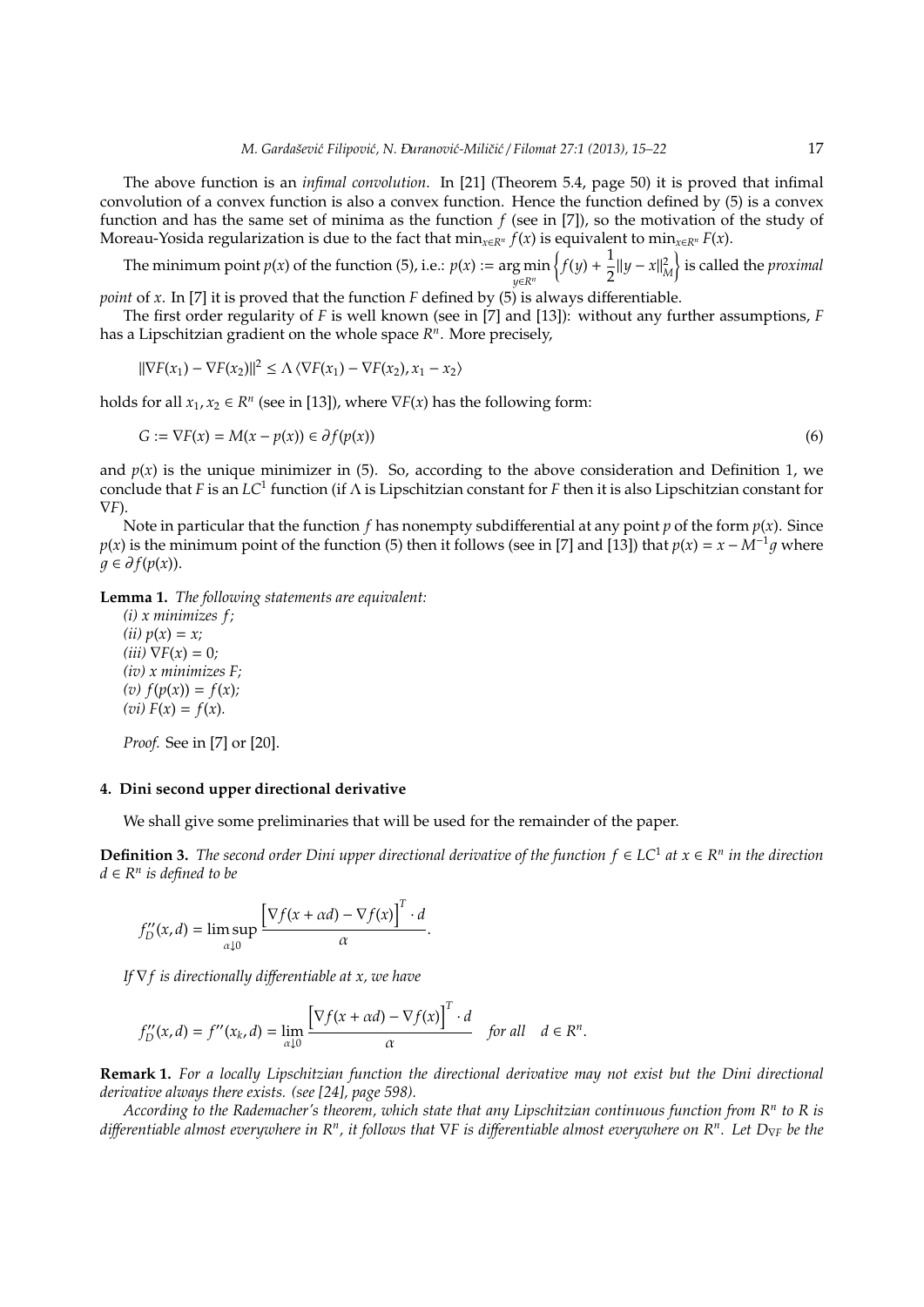*set of points where* ∇*F is di*ff*erentiable. The generalized Hessian in the sense of Clarke is defined to be* ∂ <sup>2</sup>*F*(*xk*) =  $co\{\lim_{x_i\to x_k}\nabla^2F(x_i)\right]x_i\in D_{\nabla F}\}$ , where co stands for the convex hull of all  $n\times n$  matrices obtained as a limit of sequence of *Hessian matrices* ∇ <sup>2</sup>*F*(*xi*)*. So,* ∂ <sup>2</sup>*F*(*x*) *is nonempty convex compact subset of R<sup>n</sup>*×*<sup>n</sup> . According to Caratheodory theorem* (see [9], page 195 or [25],page 155) it follows that if  $V \in \partial^2 F(x)$  then there exist  $V_j \in \{\lim_{x_i \to x} \nabla^2 F(x_i) | x_i \in D_{\nabla F}\}$  and  $\lambda_j \in [0,1]$ ,  $r \leq n^2 + 1$  such that  $\sum_{j=1}^r \lambda_j = 1$  and  $V = \sum_{j=1}^r \lambda_j V_j$ . In other words,  $V \in \partial^2 F(x)$  is obtained as a convex *combination of limit of semipositive definite matrices.*

**Lemma 2.** Let  $f : R^n \to R$  be a closed convex proper function and F be its Moreau – Yosida regularization for  $M = I$ . *Then*  $V \in \partial^2 F(x)$  *is a positive semidefinite matrix.* 

*Proof.* Let *V* and *d* be elements from the sets  $\partial^2 F(x)$  and  $R^n$  respectively. Then by Charatheodory theorem there exist  $V_j \in \{\lim_{x_i \to x} \nabla^2 F(x_i) | x_i \in D_{\nabla F}\}\$  and  $\lambda_j \in [0,1]$ ,  $r \leq n^2 + 1$  such that  $\sum_{j=1}^r \lambda_j = 1$  and  $V = \sum_{j=1}^r \lambda_j V_j$ . So, we have that

$$
d^T V d = d^T \left( \sum_{j=1}^r \lambda_j V_j \right) d = d^T \left( \sum_{j=1}^r \lambda_j \lim_{x_i \to x_j} \nabla^2 F(x_j) \right) d, x_i \in D_{\nabla F}
$$
  
= 
$$
\sum_{j=1}^r \lambda_j \lim_{x_i \to x_j} (d^T \nabla^2 F(x_j) d), x_i \in D_{\nabla F}
$$
  

$$
\ge \sum_{j=1}^r \lambda_j \cdot 0 = 0
$$

where the last inequality holds because ∇ <sup>2</sup>*F*(*xi*) is positive semidefinite at every *x<sup>i</sup>* ∈ *D*<sup>∇</sup>*<sup>F</sup>* as the Hessian of the convex function *F*.

**Lemma 3.** Let  $f: \mathbb{R}^n \to \mathbb{R}$  be a closed convex proper function and F be its Moreau –Yosida regularization for  $M = I$ . *Then the next statements are valid.*

*(i)*  $F''_D(x, d)$  *is upper semicontinous with respect to*  $(x, d)$  *i.e. if*  $x_i \rightarrow x$  *and*  $d_i \rightarrow d$ , *then* 

$$
\limsup_{i\to\infty} F_D''(x_i,d_i) \leq F_D''(x,d)
$$

 $\langle ii \rangle F''_{D}(x, d) = \max \left\{ d^{T}Vd|V \in \partial^{2}F(x) \right\}$  $\langle iii \rangle |F''_{D}(x_{k}, d)| \leq K \cdot ||d||^{2},$  where K is some constant.  $F_D^{\prime\prime}(x_k, kd) = k^2 F_D^{\prime\prime}(x_k, d)$ 

*Proof.* See in [3].

#### **5. Semi-smooth functions and optimality conditions**

**Definition 4.** A function  $\nabla$ F :  $R^n$  →  $R^n$  is said to be semi-smooth at the point  $x$  ∈  $R^n$  if  $\nabla$ F is locally Lipschitzian at *the point*  $x \in R^n$  *and the limit lim* {*Vh*}*,*  $V \in \partial^2 F(x + \lambda h)$  *there exists for any d*  $\in R^n$ *.*  $\lambda$ |0

Note that for a closed convex proper function, the gradient of its Moreau-Yosida regularization is a semi-smooth function (see in [26]).

**Lemma 4.** [23]: If  $\nabla F : R^n \to R^n$  is semi-smooth at the point  $x \in R^n$  then  $\nabla F$  is directionally differentiable at  $x \in R^n$ and for any  $V \in \partial^2 F(x+h)$ ,  $h \to 0$  we have:  $Vh - (\nabla F)'(x,h) = o(||h||)$ . Similarly we have  $h^T V h - F''(x,h) = o(||h||^2)$ .

**Lemma 5.** Let  $f: \mathbb{R}^n \to \mathbb{R}$  be a proper closed convex function and F be its Moreau-Yosida regularization for M=I. *Then if*  $x \in R^n$  *is a solution of the problem* (1), *then*  $F'(x, d) = 0$  *and*  $F''_D(x, d) \ge 0$  *for all*  $d \in R^n$ .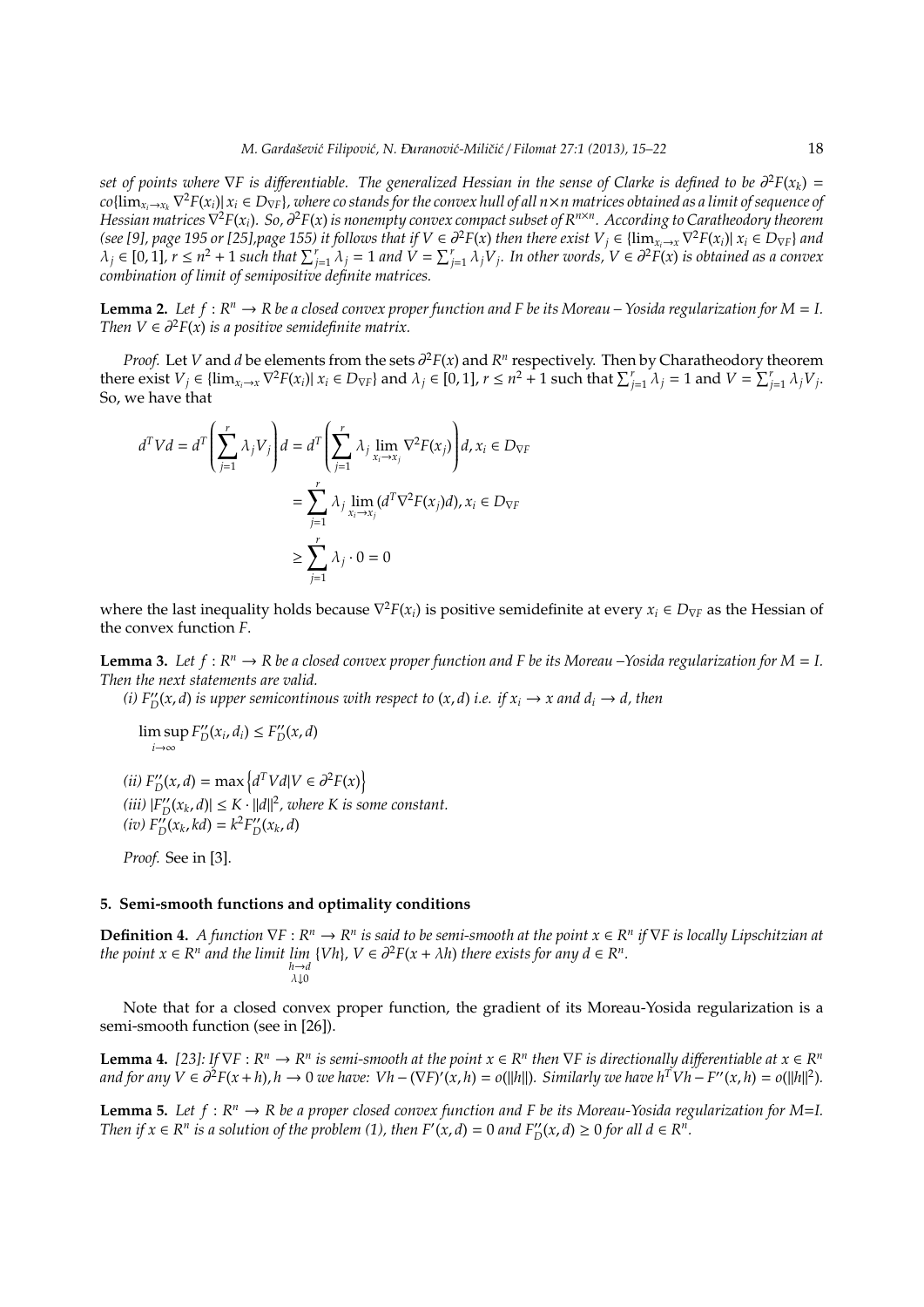*Proof.* From the definition of the directional derivative and by Lemma 1 we have that  $F'(x, d) = \nabla F(x)^T d =$ 0. Since  $x \in R^n$  is a solution of the problem (1) then according to Lemma 1, Theorem 23.1 in [21] and the fact that the next inequalities  $F'(x + td, d) \geq \frac{1}{4}$  $\frac{1}{t}$  (*F*(*x* + *td*) − *F*(*x*)) ≥ 0 hold, we have that

$$
F_D^{\prime\prime}(x,d)=\lim_{t\downarrow 0}\frac{F^{\prime}(x+td,d)-F^{\prime}(x,d)}{t}\geq 0.
$$

**Lemma 6.** Let  $f: \mathbb{R}^n \to \mathbb{R}$  be a proper closed convex function and F be its Moreau-Yosida regularization for  $M = I$ . Let x be a point from  $R^n$  such that  $F'(x,d) = 0$  and  $F''_D(x,d) > 0$  hold for all  $d \in R^n$ . Then  $x \in R^n$  is a strict local *minimizer of the problem (1).*

*Proof.* Suppose that  $x \in R^n$  is not a strict minimizer of the function *f*. According to Lemma 1 then  $x \in R^n$ is neither strict minimizer of the function *F*, nor a proximal point of the function *F*. Then there exists a sequence  $\{x_k\}$ ,  $x_k \to x$  such that  $F(x_k) \leq F(x)$  holds for every  $\overline{k}$ . If we define the sequence  $\{x_k\}$ ,  $x_k \to x$  by  $x_k = x + t_k d$ , where  $t_k = \frac{||x_k - x||}{||d||}$ ∥*d*∥ , then by Lemma 3 it follows that *F*(*xk*)−*F*(*x*)−*tk*∇*F*(*x*) *<sup>T</sup>d* = 1  $\frac{1}{2}t_k^2 F''_D(x,d) + o(||d||^2)$ holds. Since  $\nabla F(x) = 0$  it follows that  $\frac{1}{2} t_k^2 F''_D(x, d) \le 0$ , which contradicts the assumption.

# **6. A model algorithm**

In this section an algorithm for solving the problem (1) is introduced. We suppose that at each  $x \in R^n$  it is possible to compute  $f(x)$  and  $\nabla F(x)$ , and  $\overline{F''_D}(x, d)$  for a given  $d \in \mathbb{R}^n$ , where *F* is Moreau-Yosida regularization of the function *f* for *M* = *I*.

At the *k*-th iteration we consider the following problem

$$
\min_{d \in \mathbb{R}^n} \tilde{\Phi}_k(d), \tilde{\Phi}_k(d) = F(x_k) + \nabla F(x_k)^T d + \frac{1}{2} F''_D(x_k, d)
$$
\n(7)

where  $F''_D(x_k, d)$  stands for the second order Dini upper directional derivative at  $x_k$  in the direction *d*. Note that if Λ is Lipschitzian constant for *F* it is also Lipschitzian constant for ∇*F*. Since *F* is an *LC*<sup>1</sup> function, it follows that  $\bar{F}''_D(x_k, d)$  always there exists for all  $d \in \mathbb{R}^n$ .  $\tilde{\Phi}_k(d)$  is called an *iteration function*. It is easy to see that  $\tilde{\Phi}_k(0) = F(x_k)$  and  $\tilde{\Phi}_k(d)$  is Lipschitzian on  $R^n$  (with the same Lipshitzian constant as a function *F*).

**Lemma 7.** *The objective function of the problem (7) is a convex function.*

*Proof.* Let  $d_1$  and  $d_2$  be vectors from  $R^n$  and  $\hat{V}_k \in \partial^2 F(x_k)$ . Let  $\lambda$  be a scalar such that  $0 < \lambda < 1$ . Then

$$
\tilde{\Phi}_k(\lambda d_1 + (1 - \lambda)d_2) = F(x_k) + \nabla F(x_k)^T (\lambda d_1 + (1 - \lambda)d_2) + \frac{1}{2} F''_{D}(x_k, (\lambda d_1 + (1 - \lambda)d_2))
$$
\n
$$
= \lambda (F(x_k) + \nabla F(x_k)^T d_1) + (1 - \lambda)(F(x_k) + \nabla F(x_k)^T d_2) + \frac{1}{2} \max_{\hat{V}_k \in \partial^2 F(x_k)} (\lambda d_1 + (1 - \lambda)d_2)^T \hat{V}_k(\lambda d_1 + (1 - \lambda)d_2)
$$
\n(8)

holds. Since  $\hat{V}_k \in \partial^2 F(x_k)$  is positive semidefinite as stated in Lemma 2 then it follows:

$$
(d_1 - d_2)^T \hat{V}_k (d_1 - d_2) \ge 0 \Rightarrow d_1^T \hat{V}_k d_2 + d_2^T \hat{V}_k d_1 \le d_1^T \hat{V}_k d_1 + d_2^T \hat{V}_k d_2.
$$

Hence

$$
(\lambda d_1 + (1 - \lambda)d_2)^T \hat{V}_k (\lambda d_1 + (1 - \lambda)d_2) = \lambda^2 d_1^T \hat{V}_k d_1 + (1 - \lambda)^2 d_2^T \hat{V}_k d_2 + + \lambda (1 - \lambda)d_2^T \hat{V}_k d_1 + \lambda (1 - \lambda)d_1^T \hat{V}_k d_2 \leq \lambda^2 d_1^T \hat{V}_k d_1 + (1 - \lambda)^2 d_2^T \hat{V}_k d_2 + + \lambda (1 - \lambda)(d_1^T \hat{V}_k d_1 + d_2^T \hat{V}_k d_2) = \lambda d_1^T \hat{V}_k d_1 + (1 - \lambda)d_2^T \hat{V}_k d_2.
$$
\n(9)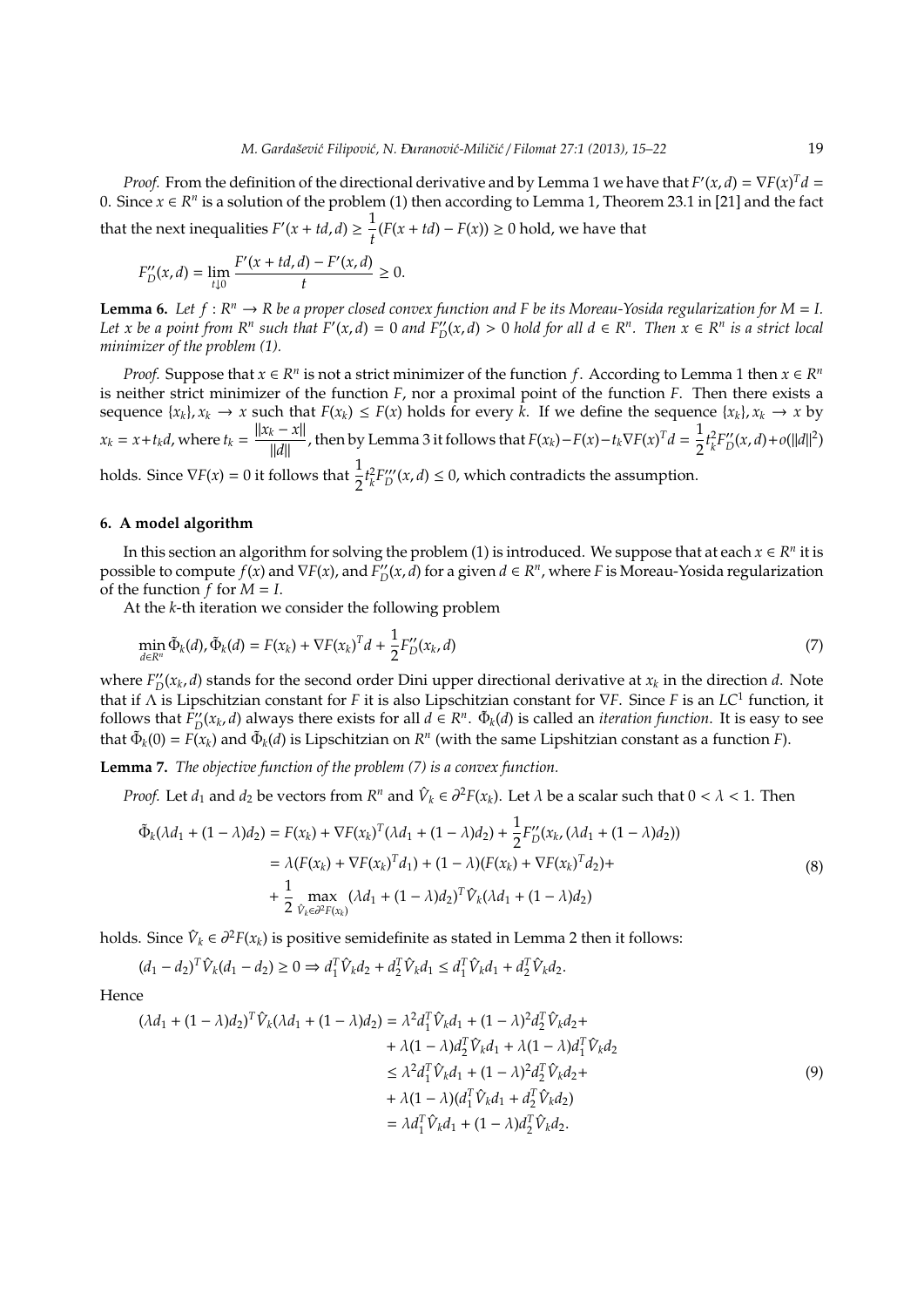So, from (8) and (9) then it follows:

$$
\tilde{\Phi}_{k}(\lambda d_{1} + (1 - \lambda)d_{2}) \leq \lambda (F(x_{k}) + \nabla F(x_{k})^{T}d_{1}) + (1 - \lambda)(F(x_{k}) + \nabla F(x_{k})^{T}d_{2}) +
$$
\n
$$
+ \frac{1}{2} \max_{\hat{V}_{k} \in \partial^{2} F(x_{k})} (\lambda d_{1} + (1 - \lambda)d_{2})^{T} \hat{V}_{k}(\lambda d_{1} + (1 - \lambda)d_{2})
$$
\n
$$
\leq \lambda (F(x_{k}) + \nabla F(x_{k})^{T}d_{1}) + (1 - \lambda)(F(x_{k}) + \nabla F(x_{k})^{T}d_{2}) +
$$
\n
$$
+ \frac{1}{2} \max_{\hat{V}_{k} \in \partial^{2} F(x_{k})} (\lambda d_{1}^{T} \hat{V}_{k}d_{1} + (1 - \lambda)d_{2}^{T} \hat{V}_{k}d_{2})
$$
\n
$$
\leq \lambda (F(x_{k}) + \nabla F(x_{k})^{T}d_{1}) + (1 - \lambda)(F(x_{k}) + \nabla F(x_{k})^{T}d_{2}) +
$$
\n
$$
+ \lambda \frac{1}{2} \max_{\hat{V}_{k} \in \partial^{2} F(x_{k})} d_{1}^{T} \hat{V}_{k}d_{1} + (1 - \lambda) \frac{1}{2} \max_{\hat{V}_{k} \in \partial^{2} F(x_{k})} d_{2}^{T} \hat{V}_{k}d_{2}
$$
\n
$$
= \lambda \tilde{\Phi}_{k}(d_{1}) + (1 - \lambda)\tilde{\Phi}_{k}(d_{2})
$$

(where the last inequality holds since the maximum over the sum of two nonnegative functions is less or equal to sum of maximum of this functions).

**Lemma 8.** *The following two statements are equivalent: (i) x<sup>k</sup> is a solution of the problem (1)*

*(ii)*  $d_k = 0$  *is a solution of the problem (7).* 

*Proof.* i)  $\Rightarrow$  ii): Suppose that  $d_k \neq 0$  is a solution of the problem (7) and  $x_k$  is a solution of the problem (1). Then  $\nabla F(x_k) = 0$  holds by Lemma 1 and by Lemma 2 it follows that

$$
\tilde{\Phi}_k(d_k) = F(x_k) + \nabla F(x_k)^T d_k + \frac{1}{2} F''_D(x_k, d_k) = F(x_k) + \frac{1}{2} F''_D(x_k, d_k) \ge F(x_k) = \tilde{\Phi}_k(0)
$$
\n(10)

which contradicts  $\tilde{\Phi}_k(d_k) = \min_{d \in \mathbb{R}^n} \tilde{\Phi}_k(d) \le \tilde{\Phi}_k(0) = F(x_k)$ . So  $d_k = 0$  is a solution of the problem (7).

ii) ⇒ i): Suppose that  $d_k = 0$  is a solution of the problem (7). Then we have that  $0 \in \partial \tilde{\Phi}_k(d_k)$  holds, and then there exists some  $\hat{V}_k \in \partial^2 F(x_k)$  such that  $0 = \hat{V}_k \hat{d}_k + \nabla F(x_k)$ . Since by assumption  $d_k = 0$  it follows that  $0 = \nabla F(x_k)$  which means (by Lemma 1) that  $x_k$  is a solution of the problem (1).

**Lemma 9.** If  $x_k$  is not a solution of the problem (1), then a minimum point  $d_k$  of the function  $\tilde{\Phi}_k(d) = F(x_k) +$  $\nabla F(x_k)^T d + \frac{1}{2}$  $\frac{1}{2}F''_D(x_k, d)$  over the set  $R^n$  is an non ascent direction of the function F at the point  $x_k$ .

*Proof.* If  $d_k$  is a solution of the problem (7) then it follows that  $0 \in \partial \tilde{\Phi}_k(d_k)$ , i.e.  $0 \in \nabla F(x_k) + \frac{1}{2}$  $\frac{1}{2}\partial(F''_D(x_k, d_k)) \Rightarrow$  $0 \in \nabla F(x_k) + \frac{1}{2}$  $\frac{1}{2}$ ∂(max<sub>*V*∈∂<sup>2</sup>F(x<sub>k</sub></sub>)</sub>  $d_k^T V d_k$ ). Then for some  $\hat{G}_k$  ∈  $\frac{1}{2}$  $\frac{1}{2}\partial(\max_{V\in\partial^2 F(x_k)}d_k^T Vd_k)$ , where  $\hat{G}_k = \hat{V}_k d_k$ ,  $\hat{V}_k =$  $\sum_{j=1}^r \lambda_j V_j$ ,  $r \leq n^2 + 1$ ,  $V_j \in \partial^2 F(x_k)$ , it follows that

$$
\hat{V}_k d_k = -\nabla F(x_k) \tag{11}
$$

holds.

If  $\|\hat{V}_k\|=0$  then from (11) by consistency of norms (if we take norm  $\|\cdot\|_2$ , see [24], page 5) it follows that  $||\nabla F(x_k)|| = 0$  (because of  $||\nabla F(x_k)|| = ||\hat{V}_k d_k|| \leq ||\hat{V}_k|| ||d_k|| = 0$ ). Hence by (6) and Lemma 1 it follows that  $x_k$  is a solution of the problem (1). So, since by assumption  $x_k$  is not a solution of the problem (1), then  $\|\hat{V}_k\| \neq 0$ . From (11) by Lemma 2 then it follows that  $0 \le d_k^T \hat{V}_k d_k = -\nabla F(x_k)^T d_k$ , i.e.  $\nabla F(x_k)^T \hat{d}_k \le 0$ . Hence,  $d_k$  is an non ascent direction of the function *F* at the point *x<sup>k</sup>* .

We will present the algorithm now.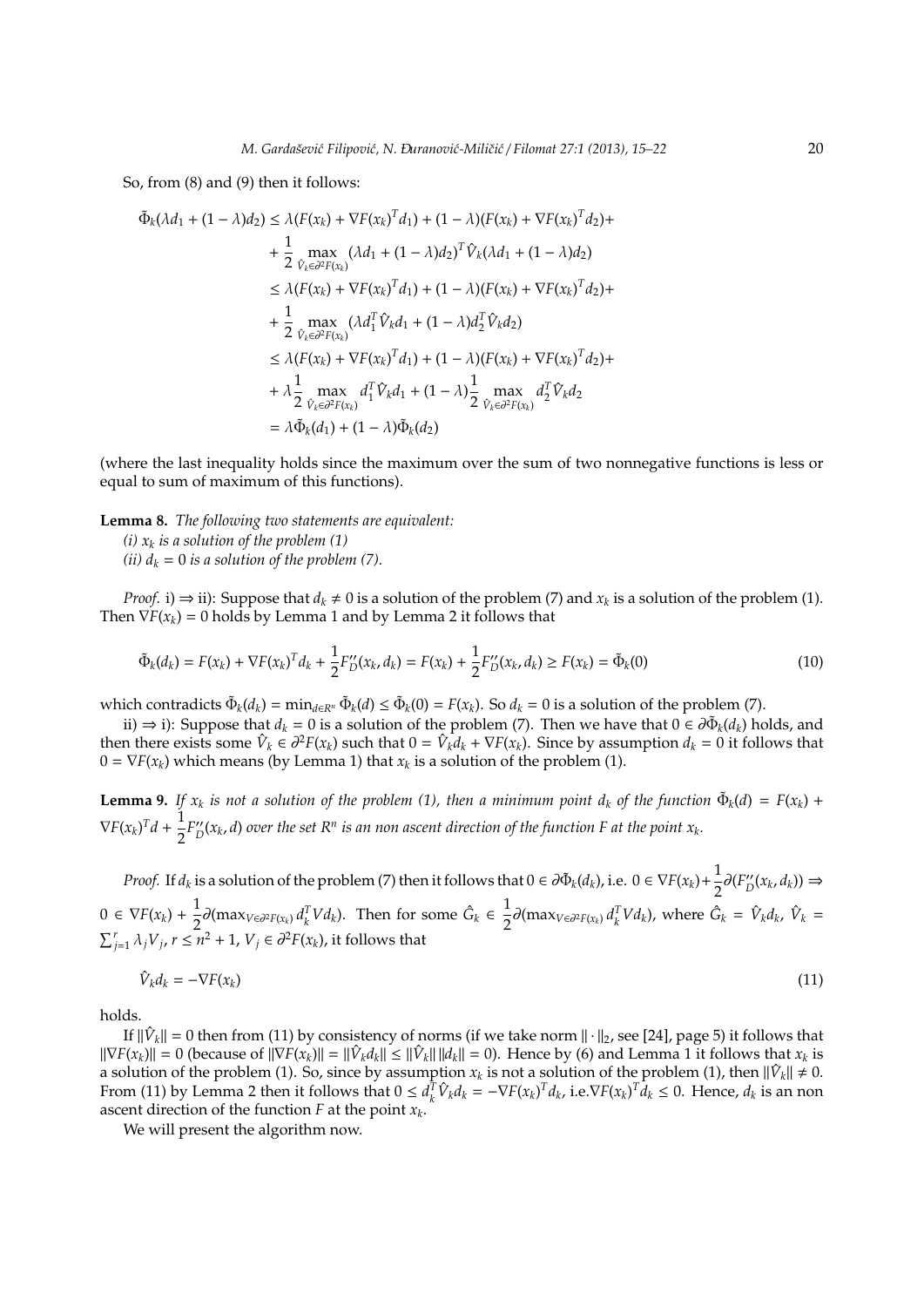### **Algorithm 1.**

*Step* 1 *Given*  $x_0 \in R^n$ ,  $\varepsilon > 0$ *. Set*  $k = 0$ *. Step 2 Compute*  $F(x_k)$  *and*  $\nabla F(x_k)$ *. If*  $||\nabla F(x_k)|| < \varepsilon$  then stop. The point  $x_k$  is a solution of the problem (1). *Otherwise solve the problem (7), i.e.:*

$$
\min_{d \in \mathbb{R}^n} \tilde{\Phi}_k(d), \tilde{\Phi}_k(d) = F(x_k) + \nabla F(x_k)^T d + \frac{1}{2} F''_D(x_k, d)
$$

*and denote by d<sup>k</sup> its solution.*

*Step 3 If*  $||d_k|| < \varepsilon$  *then stop. The point*  $x_k$  *is a solution of the problem (1). Else go to Step 4. Step 4 Set*  $x_{k+1} = x_k + d_k$  *and*  $k = k + 1$ *. Go to Step 2.* 

**Remark 2.** *If Algorithm terminates at the Step 2, then by Lemma 1 the point x<sup>k</sup> is a solution of the problem (1). If Algorithm terminates at the Step 3, then by Lemma 8 the point x<sup>k</sup> is a solution of the problem (1).*

**Theorem 1.** Let  $f: \mathbb{R}^n \to \mathbb{R}$  be a closed convex proper function and F be its Moreau –Yosida regularization for  $M = I$ . Let the sequence { $x_k$ } be generated by Algorithm. Suppose that { $x_k$ }  $\subseteq B$ *, where* B is a compact. Then for any *initial point*  $x_0 \in R^n$ ,  $x_k \to x_\infty$  *as*  $k \to +\infty$ , where  $x_\infty$  *is a minimal point of the function f.* 

*Proof.* Since we suppose that  ${x_k} \subseteq B$ , where *B* is a compact, then there exist accumulation points of the sequence  ${x_k}$ . Since  $\nabla F$  is continuous, then, if  $\nabla F(x_k) \to 0, k \to +\infty$  then it follows that every accumulation point  $x_{\infty}$  of the sequence  $\{x_k\}$  satisfies  $\nabla F(x_{\infty}) = 0$ . Hence, by Lemma 1 the point  $x_{\infty}$  is a minimizer of *F* and, also, a minimizer of the function *f*.

Therefore we have to prove that  $\nabla F(x_k) \to 0, k \to +\infty$ .

Since from Algorithm we have that  $x_{k+1} = x_k + d_k$ , then it follows that  $d_k \to 0$  as  $k \to +\infty$ , i.e.  $d_\infty = 0$ . From Algorithm we have that  $\nabla F(x_k)^T d_k \leq 0$  and  $\nabla F(x_\infty)^T d_\infty \leq 0$  as  $k \to +\infty$ . If we denote by  $\Phi_\infty(d_\infty) =$  $F(x_\infty) + \nabla F(x_\infty)^T d_\infty + \frac{1}{2}$  $\frac{1}{2}F_{D}''(x_{\infty}, d_{\infty}) = F(x_{\infty})$  then according to the fact that  $F_{D}''(x, d)$  is upper semicontinous with respect to  $(x, d)$  i.e. if  $x_i \to x$  and  $d_i \to d$  then  $\limsup_{i \to \infty} F''_D(x_i, d_i) \leq F''_D(x, d)$ , and by Lemma 3 and Lemma 2, we get

$$
F(x_{\infty}) = \tilde{\Phi}_{\infty}(d_{\infty}) \ge \limsup_{k \to \infty} \tilde{\Phi}_{k}(d_{k}) = \limsup_{k \to \infty} (F(x_{k}) + \nabla F(x_{k})^{T} d_{k} + \frac{1}{2} F_{D}^{\prime\prime}(x_{k}, d_{k}))
$$
  
\n
$$
\ge \liminf_{k \to \infty} (F(x_{k}) + \nabla F(x_{k})^{T} d_{k} + \frac{1}{2} F_{D}^{\prime\prime}(x_{k}, d_{k}))
$$
  
\n
$$
= \liminf_{k \to \infty} \tilde{\Phi}_{k}(d_{k}) \ge \liminf_{k \to \infty} (F(x_{k}) + \nabla F(x_{k})^{T} d_{k}) = \lim_{k \to \infty} (F(x_{k}) + \nabla F(x_{k})^{T} d_{k})
$$
  
\n
$$
= F(x_{\infty}) + \nabla F(x_{\infty})^{T} d_{\infty} = F(x_{\infty}) = \tilde{\Phi}_{\infty}(d_{\infty})
$$

i.e.  $\tilde{\Phi}_{\infty}(d_{\infty}) = \lim_{k \to \infty} \tilde{\Phi}_{k}(d_{k}).$ 

Since  $g_k = 0 \in \partial \tilde{\Phi}_k(d_k)$  then by Theorem 24.4 1 in [21] page 249 it follows that  $g_\infty = 0 \in \partial \tilde{\Phi}_\infty(d_\infty)$  as *k* → +∞. Then for some  $\hat{G}_{\infty} \in \frac{1}{2}$  $\frac{1}{2}\partial(\max_{V\in\partial^2 F(x_k)}d_{\infty}^T Vd_{\infty})$ , where  $\hat{G}_{\infty} = \hat{V}_{\infty}d_{\infty}$ ,  $\hat{V}_{\infty} = \sum_{j=1}^r \lambda_j V_j$ ,  $r \leq n^2 + 1$ , *V*<sup>*j*</sup> ∈  $\partial^2 F(x_\infty)$ , it follows that  $\hat{V}_\infty d_\infty = -\nabla F(x_\infty)$  holds. Hence by consistency of norms we have that  $||\nabla F(x_\infty)|| = ||\hat{V}_\infty d_\infty|| \leq ||\hat{V}_\infty|| ||d_\infty|| = ||\hat{V}_\infty|| \cdot 0 = 0$ , i.e.  $||\nabla F(x_\infty)|| = 0$ .

# **7. Conclusion**

The Moreau-Yosida regularization is a powerful tool for smoothing nondifferentiable functions. It allows us to transform the solving an NDO problem into the solving an *LC*<sup>1</sup> optimization problem using the properties of this regularization.

To our knowledge this is a new approach to solving NDO problems, and in some sense it is close to the proximal quasi Newton algorithm (see [6]).

**Acknowledgment**. This research was supported by the Science Fund of Serbia, grant number III-44007.